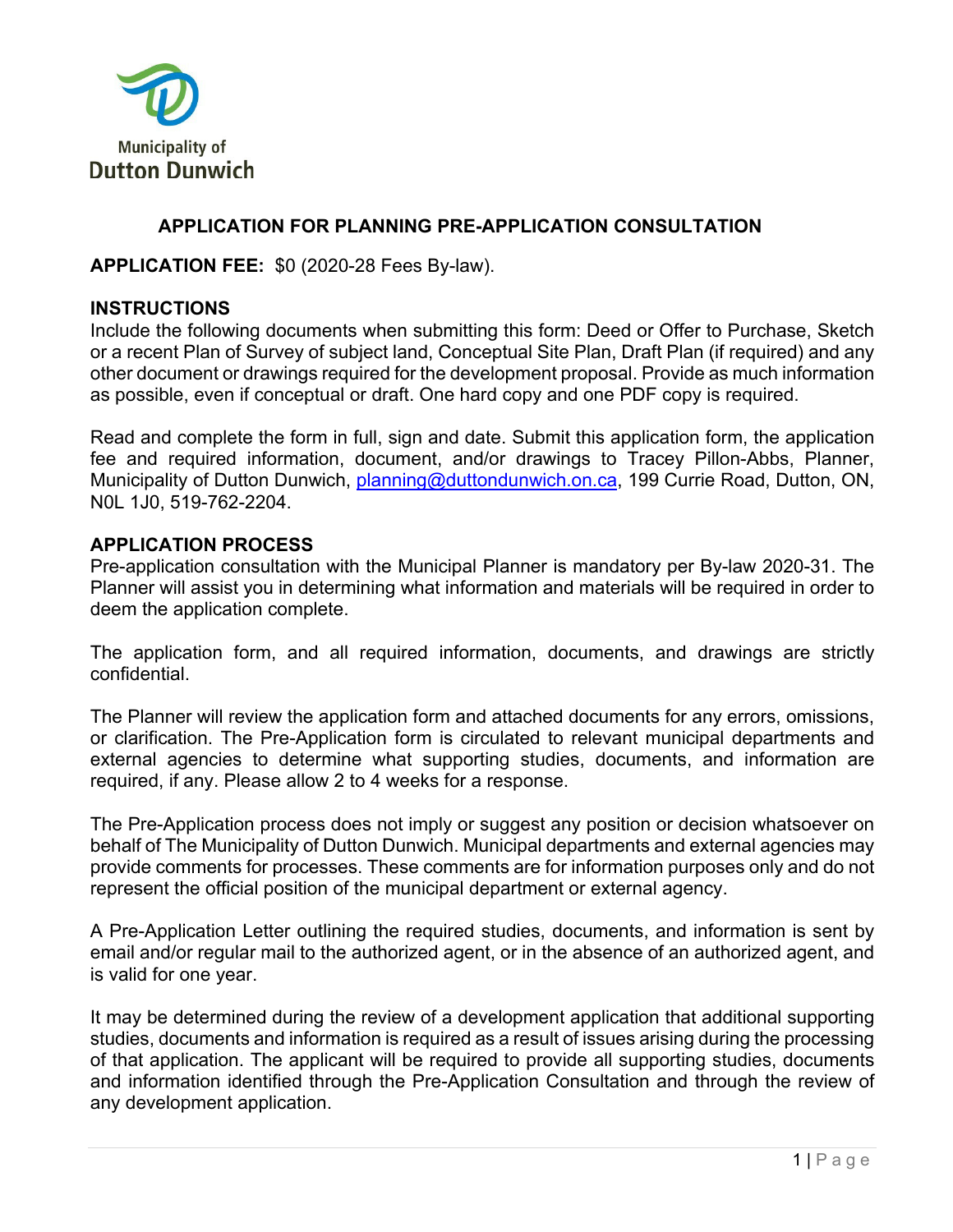# **OWNER AND APPLICANT INFORMATION**

| Name of Owner(s):                                                  |                                                                                                                      |                                                                                                                      | <u> 1980 - Andrea Andrew Maria (h. 1980).</u>                                    |  |
|--------------------------------------------------------------------|----------------------------------------------------------------------------------------------------------------------|----------------------------------------------------------------------------------------------------------------------|----------------------------------------------------------------------------------|--|
|                                                                    |                                                                                                                      |                                                                                                                      |                                                                                  |  |
| Address:                                                           | <u> 1989 - Johann Stein, marwolaethau a bhann an t-Amhair ann an t-Amhair an t-Amhair an t-Amhair an t-Amhair an</u> |                                                                                                                      |                                                                                  |  |
|                                                                    |                                                                                                                      |                                                                                                                      |                                                                                  |  |
| Telephone, Fax, Email:                                             |                                                                                                                      |                                                                                                                      | <u> 1980 - John Stoff, amerikansk politiker (d. 1980)</u>                        |  |
|                                                                    |                                                                                                                      |                                                                                                                      |                                                                                  |  |
| Name of Applicant:                                                 |                                                                                                                      | <u> 1989 - Andrea State Barbara, amerikan personal di sebagai personal di sebagai personal di sebagai personal d</u> |                                                                                  |  |
|                                                                    |                                                                                                                      |                                                                                                                      |                                                                                  |  |
| Address:                                                           |                                                                                                                      |                                                                                                                      | ,我们也不会有什么。""我们的人,我们也不会有什么?""我们的人,我们也不会有什么?""我们的人,我们也不会有什么?""我们的人,我们也不会有什么?""我们的人 |  |
| Telephone, Fax, Email:                                             |                                                                                                                      |                                                                                                                      |                                                                                  |  |
|                                                                    |                                                                                                                      |                                                                                                                      |                                                                                  |  |
|                                                                    |                                                                                                                      |                                                                                                                      |                                                                                  |  |
| <b>SUBJECT LAND INFORMATION</b>                                    |                                                                                                                      |                                                                                                                      |                                                                                  |  |
| <b>Municipal Address:</b>                                          |                                                                                                                      |                                                                                                                      |                                                                                  |  |
| Lot:                                                               | Concession:                                                                                                          |                                                                                                                      |                                                                                  |  |
|                                                                    |                                                                                                                      |                                                                                                                      |                                                                                  |  |
| Legal Description:                                                 |                                                                                                                      |                                                                                                                      |                                                                                  |  |
|                                                                    |                                                                                                                      |                                                                                                                      |                                                                                  |  |
|                                                                    |                                                                                                                      |                                                                                                                      |                                                                                  |  |
| Name and Address of any mortgagees, charges or other encumbrances: |                                                                                                                      |                                                                                                                      |                                                                                  |  |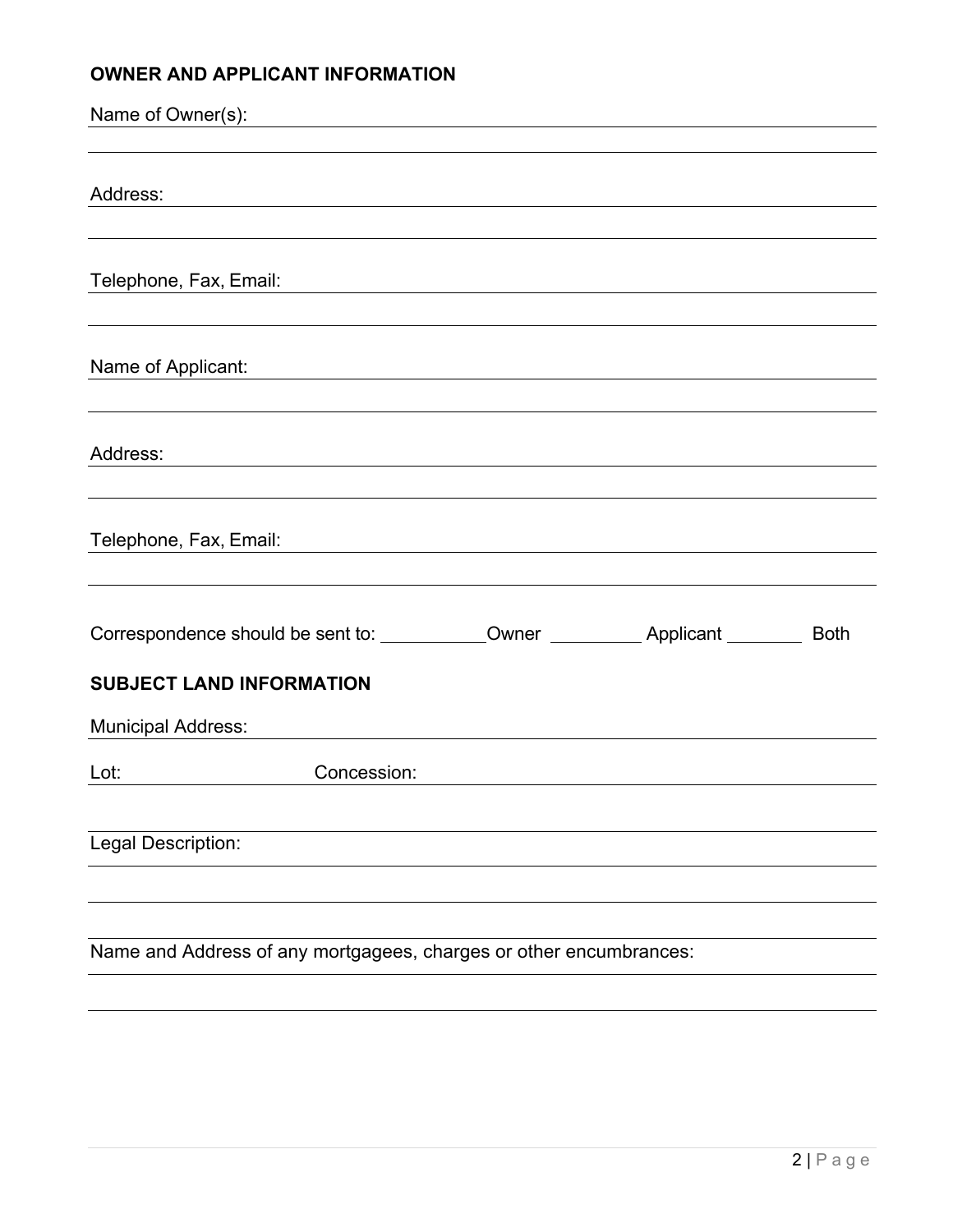| Frontage(m):                                                        | Depth $(m)$ : | Area (sq.m/ha):                                                                                                                                                                                                                                                                 |
|---------------------------------------------------------------------|---------------|---------------------------------------------------------------------------------------------------------------------------------------------------------------------------------------------------------------------------------------------------------------------------------|
| Existing Uses (include length of time):                             |               |                                                                                                                                                                                                                                                                                 |
| <b>Previous Uses:</b>                                               |               |                                                                                                                                                                                                                                                                                 |
|                                                                     |               |                                                                                                                                                                                                                                                                                 |
| <b>PROPOSED DEVELOPMENT INFORMATION</b>                             |               |                                                                                                                                                                                                                                                                                 |
| Current Official Plan Designation:                                  |               |                                                                                                                                                                                                                                                                                 |
| Current Zoning By-law Classification:                               |               |                                                                                                                                                                                                                                                                                 |
| spaces. Be descriptive as possible:                                 |               | Describe the nature and scope of the proposed development. For residential development,<br>indicate the proposed number of dwelling units and number of parking spaces. For non-<br>residential development, indicate the proposed total gross floor area and number of parking |
|                                                                     |               |                                                                                                                                                                                                                                                                                 |
|                                                                     |               |                                                                                                                                                                                                                                                                                 |
|                                                                     |               |                                                                                                                                                                                                                                                                                 |
|                                                                     |               |                                                                                                                                                                                                                                                                                 |
|                                                                     |               |                                                                                                                                                                                                                                                                                 |
| What Planning Act process will you apply for? Check all that apply: |               |                                                                                                                                                                                                                                                                                 |
| Official Plan Amendment (OPA):                                      |               | Zoning By-law Amendment (ZBA):                                                                                                                                                                                                                                                  |
| Holding Removal (H):                                                |               | Temporary Use By-law:                                                                                                                                                                                                                                                           |
| Plan of Subdivision:                                                |               | Plan of Condominium:                                                                                                                                                                                                                                                            |
| Part Lot Control:                                                   |               | Site Plan Control (SPC):                                                                                                                                                                                                                                                        |
| Consent:                                                            |               | Minor Variance:                                                                                                                                                                                                                                                                 |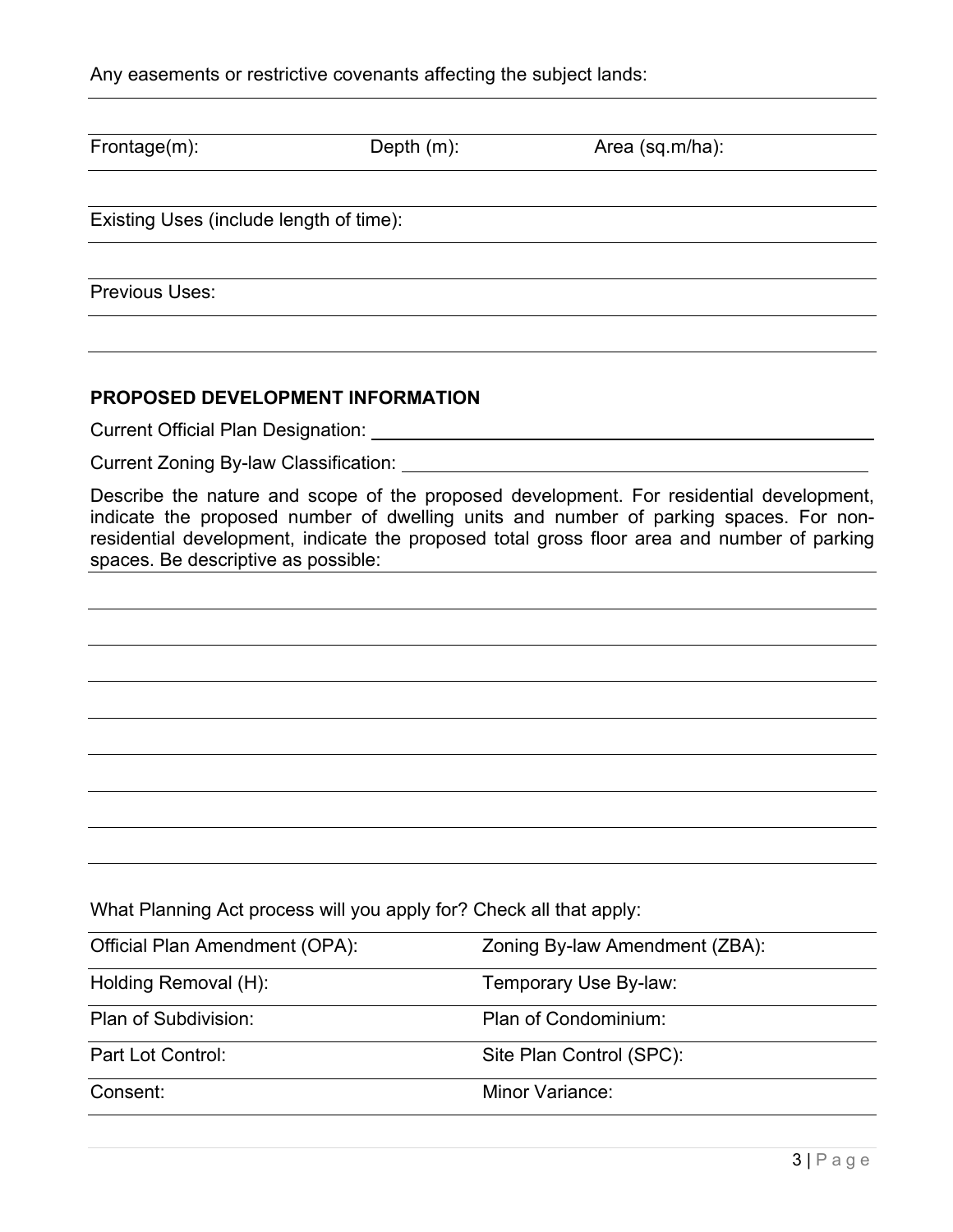Number and type(s) of buildings or structures **proposed** to be built on the subject land:

#### Existing uses of abutting properties:

North:

| East:  |  |
|--------|--|
| South: |  |
| West:  |  |

Have the subject lands ever been subject to any of the following applications (provide file number and status):

| <b>Official Plan Amendment:</b> | Yes | No |
|---------------------------------|-----|----|
| • Zoning By-law Amendment:      | Yes | No |
| Minor Variance:                 | Yes | No |
| Consent/Severance:              | Yes | No |
| • Plan of Subdivision:          | Yes | No |
| Site Plan Control:              | Yes | No |

#### **AVAILABLE SERVICES**

Water is supplied to the subject property by the following:

Publicly owned and operated piped water system

Private well

Communal well (privately owned/operated)

Sewage disposal is provided to the subject property by the following:

Publicly owned and operated sewage disposal system

Private sewage system

Communal system (privately owned/operated)

\_\_\_Other \_\_\_\_\_\_\_\_\_\_\_\_\_\_\_\_\_\_\_\_\_\_\_\_\_\_\_\_\_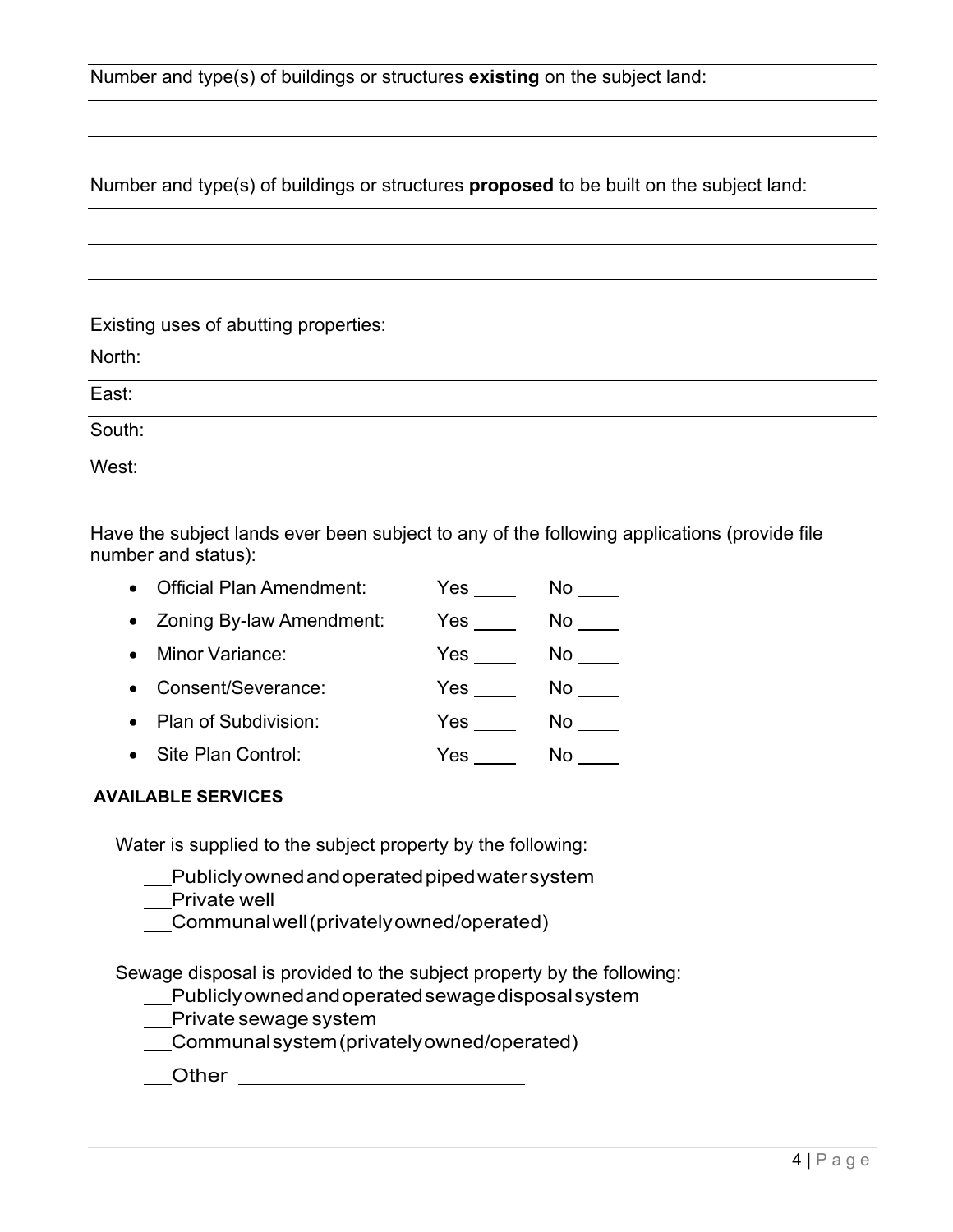Storm drainage is provided to the subject property by the following:

Sewers Ditches Swales

Other **Communist Communist Communist Communist Communist Communist Communist Communist Communist Communist Communist Communist Communist Communist Communist Communist Communist Communist Communist Communist Communist Commu** 

Access is provided to the subject property by the following: ss is provided to the su<br><u>Provincial Highway</u><br>Dead (us

\_\_\_\_Provincial Highway<br>Municipal Road (yearly maintenance)

\_\_Provincial Hignway<br>\_\_Municipal Road (yearly maintenance)<br>\_\_Municipal Road (seasonal maintenance) \_\_Municipal Road<br>\_\_Municipal Road<br>\_\_\_County Road

\_\_Municipal Road<br>\_\_County Road<br>\_\_Right-of-Way \_\_County<br>\_\_Right-∈<br>\_\_Other

If access to subject land is by private road or right-of-way, please indicate the name of the owner of the land or road, who is responsible for its maintenance and whether it is seasonal or year-round.

#### **SKETCH INSTRUCTIONS**

Attach a sketch showing, in metric units:

- 1. the boundaries, zoning matrix and dimensions of the subject lands;
- 2. the location, size and type of all existing buildings or structures on the subject land, including their distance from the front lot line, rear lot line and side lines;
- 3. the approximate location of all natural and artificial features (for example, buildings, railways, roads, watercourses, drainage ditches, banks of rivers or streams, wetlands, wooded areas, wells and septic tanks) that are located on the subject land and on land that is adjacent to it, and in the applicant's opinion, may affect the application;
- 4. the current uses of all land that is adjacent to the subject land;
- 5. the location, width and name of any roads within or abutting the subject land, indicating whether it is an unopened road allowance, a public travelled road, a private road or a right of way;
- 6. if access to the subject land will be water only, the location of the parking and docking facilities to be used; and
- 7. the location and nature of any easement affecting the subject land.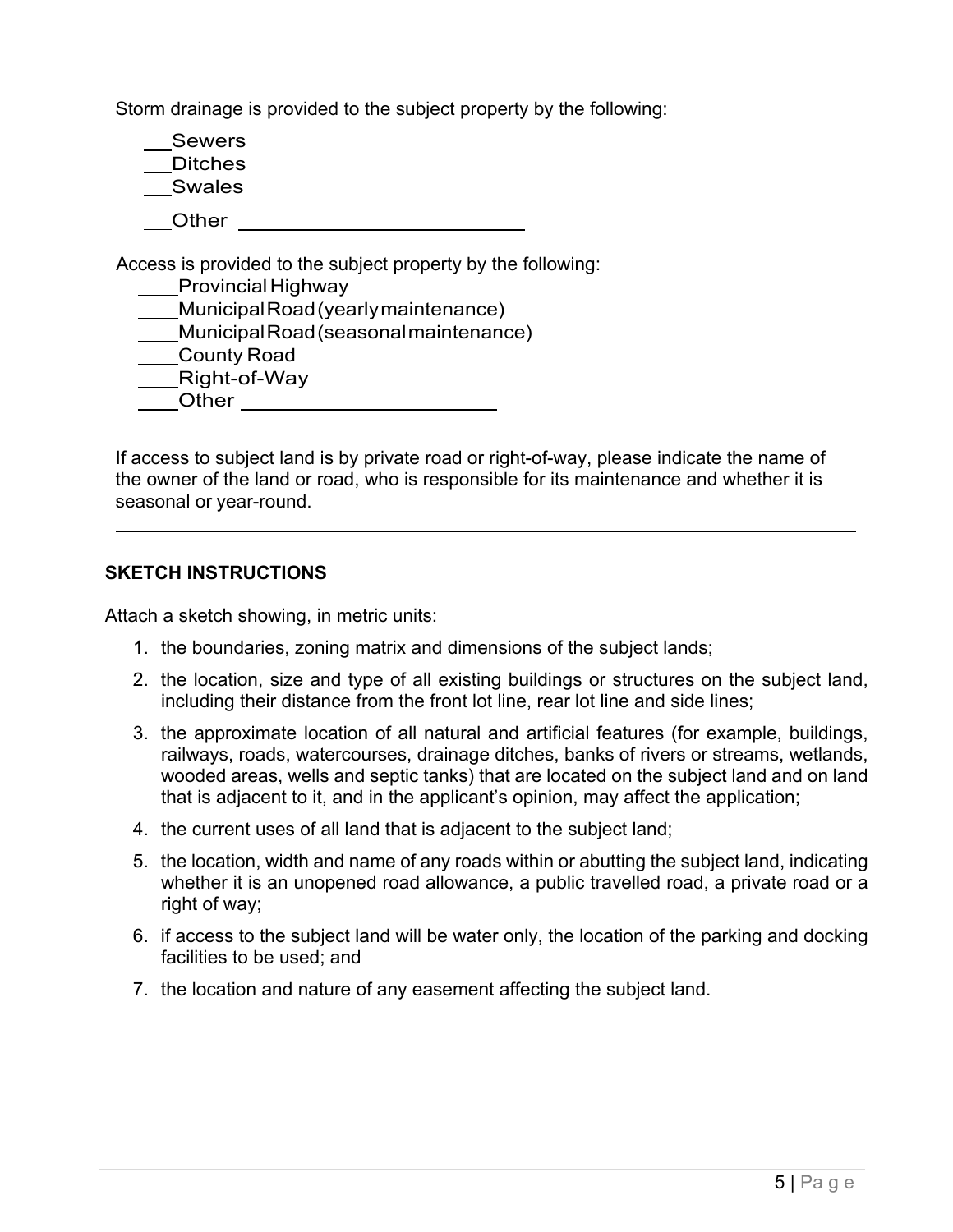# **ENVIRONMENTAL SITE SCREENING QUESTIONNAIRE**

| <b>Use or Feature</b>                                                                                                                                                                                              | <b>On Subject Land</b> |
|--------------------------------------------------------------------------------------------------------------------------------------------------------------------------------------------------------------------|------------------------|
| Has the grading of the subject land been changed by<br>adding earth or material? Has filling occurred on the<br>subject land?                                                                                      | Yes No Unknown         |
| Has a gasoline station and/or automobile service station<br>been located on the subject land or adjacent lands at any<br>time?                                                                                     | Yes _No _Unknown       |
| Has there been petroleum or other fuel stored on the<br>subject land or adjacent lands?                                                                                                                            | Yes No Unknown         |
| Are there or have there ever been underground storage<br>tanks or buried waste on the subject land or adjacent<br>lands?                                                                                           | Yes No Unknown         |
| Have the lands or adjacent lands ever been used as an<br>agricultural operation where cyanide products may have<br>been applied as pesticides and/or sewage sludge applied<br>to the lands?                        | __Yes __ No __ Unknown |
| Agricultural Operation including livestock facility or<br>stockyard within 500 m?                                                                                                                                  |                        |
| Have the lands or adjacent lands ever been used as a<br>weapons firing range?                                                                                                                                      | Yes No Unknown         |
| Is the nearest boundary line of the application within<br>500 metres (1,640 feet) of the boundary line of an<br>operational/non-operational public or private waste<br>disposal site, landfill or dump?            | Yes No Unknown         |
| If there are existing or previously existing buildings on<br>the subject lands, are there any building materials<br>remaining on site which are potentially hazardous to<br>public health (e.g., asbestos, PCB's)? | Yes No Unknown         |
| Is there reason to believe the subject lands may have<br>been contaminated by existing or former uses on the<br>site or adjacent sites?                                                                            | No Unknown<br>Yes      |
| Industrial or Commercial Use (specify users)?                                                                                                                                                                      | No Unknown<br>Yes      |
| Natural Heritage Feature on or within 120 metres of<br>subject land?                                                                                                                                               | Yes No Unknown         |
| Flood Plain?                                                                                                                                                                                                       | Yes No Unknown         |
| Active Railway within 500 m?                                                                                                                                                                                       | Yes No Unknown         |